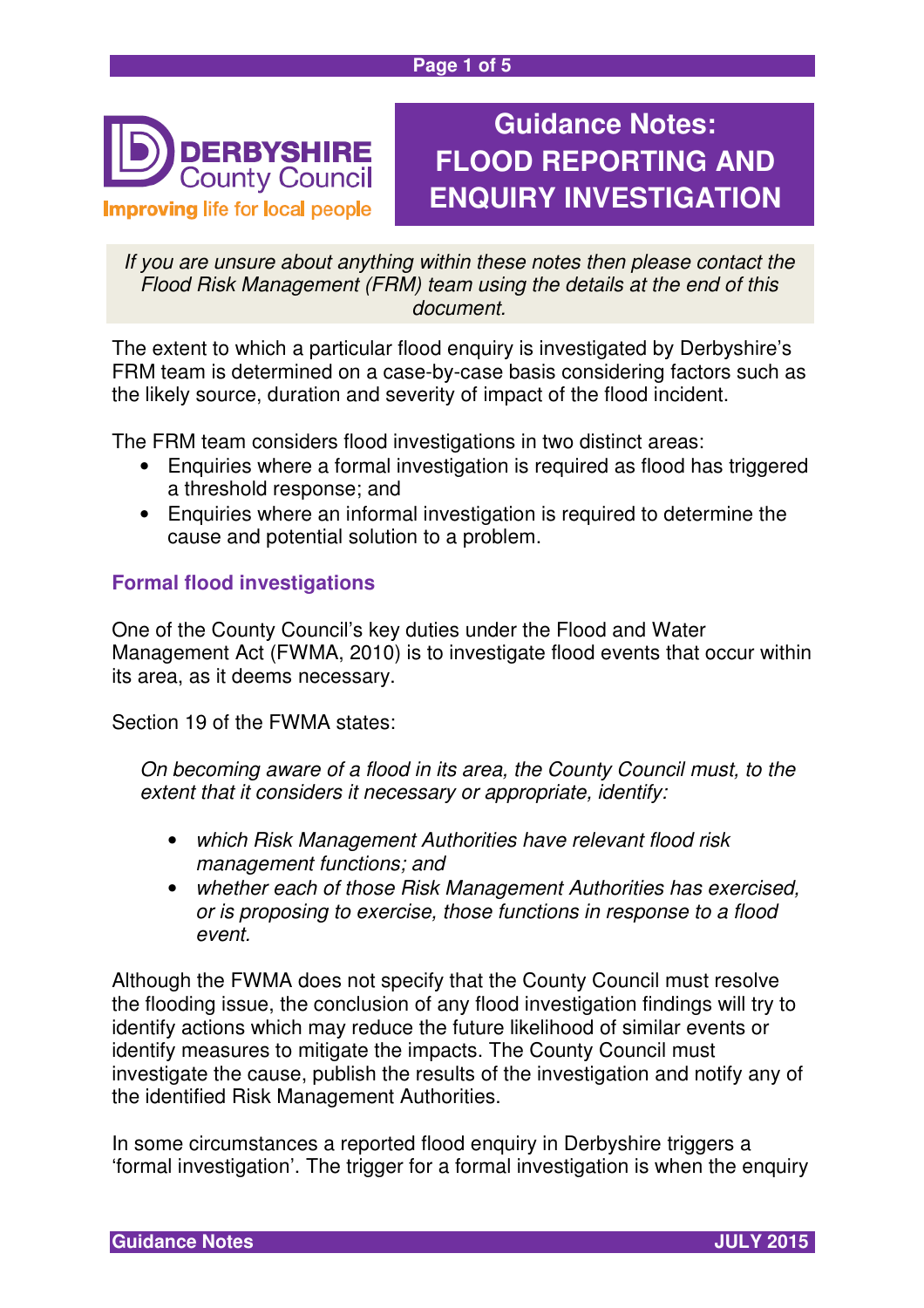meets or exceeds locally agreed criteria. This criteria was agreed by the County Council's Strategic Flood Board. The thresholds have been subject to consultation as follows:

- An event where five or more residential properties, or two or more nonresidential (industrial/commercial) have been internally flooded;
- An event where a flooding problem is recurring and is supported by records or anecdotal evidence as having occurred more than once in a ten year return period for any given location;
- An event where threat to life and/or threat of injury or harm has occurred;
- An event which affects an area or community with a concentration or high proportion of vulnerable people;
- An event which impacts on critical infrastructure (water, sewage treatment, electricity/gas distribution, telecommunications and the strategic transport network) in excess of twelve hours before restoration of service; and
- An event which impacts on essential services (emergency services, NHS, Local or Central Government services) in excess of twelve hours before restoration of service.

A formal 'Flood Investigation Report' undertaken by the County Council may include content such as the following:

- All available background information and associated historical flooding data;
- A summary of the FRM teams understanding of the event;
- Relevant Risk Management Authorities responsibilities;
- A summary of findings; and
- Recommended actions.

Responsible Risk Management Authorities in Derbyshire could include:

- The County Council and associated Highways Authority
- Highways England
- Yorkshire Water
- Severn Trent Water
- United Utilities
- Environment Agency



## **A Section 19 report**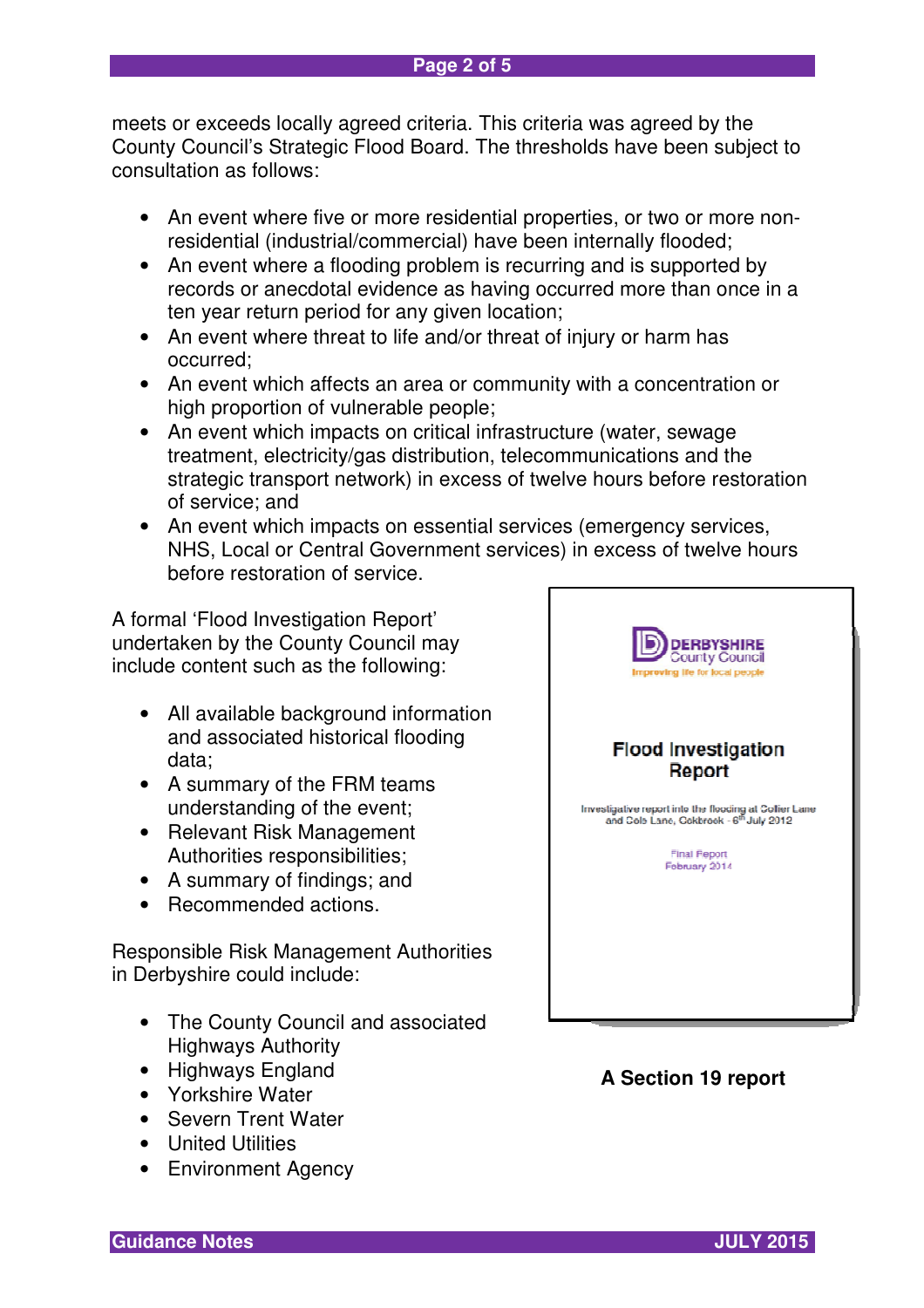• Borough and District Councils

Private landowners also have responsibilities in relation to land drainage. Further information relating to riparian landowners rights and responsibilities can be found in the **Riparian Responsibilities Guidance Notes**.

Following the conclusion of a formal investigation a 'Flood Investigation Report' will be completed and published on the County Council's website. The findings of the investigation will be communicated to the affected community and key stakeholders often at a public meeting.

It must be noted that an event where the flood is perceived to have a 'known' cause and a Risk Management Authority acknowledges that cause, no formal investigation will be undertaken.

#### **Other flood investigations**

The majority of reported flood incidents do not trigger a formal flood investigation. The FRM team endeavour to respond and investigate all reported flooding incidents as swiftly as possible. Where the source or mechanism of the flooding is not clearly identified the FRM team may seek to investigate the issue further such as by producing a catchment study.

Due to the pressures of the team and the large number of incidents reported the FRM team has to prioritise their response on a risk basis. All enquiries are assessed on a case by case basis as to the risk to life, property and critical infrastructure. For more information regarding prioritisation please refer to the **Communication Strategy and Prioritisation Guidance Notes**.

#### **Public reporting of flooding incidents**

Where a flood incident relates to an ordinary watercourse, surface water or groundwater the public can report the incident to Derbyshire's FRM team by using any of the following methods:



**Surface Water** 

**Ordinary watercourses** 

**Ground Water** 

**By email:** flood.team@derbyshire.gov.uk

**By post:** Flood Risk and Transport Asset Management team, North Block (Room 199C), County Hall, Matlock, DE4 3AG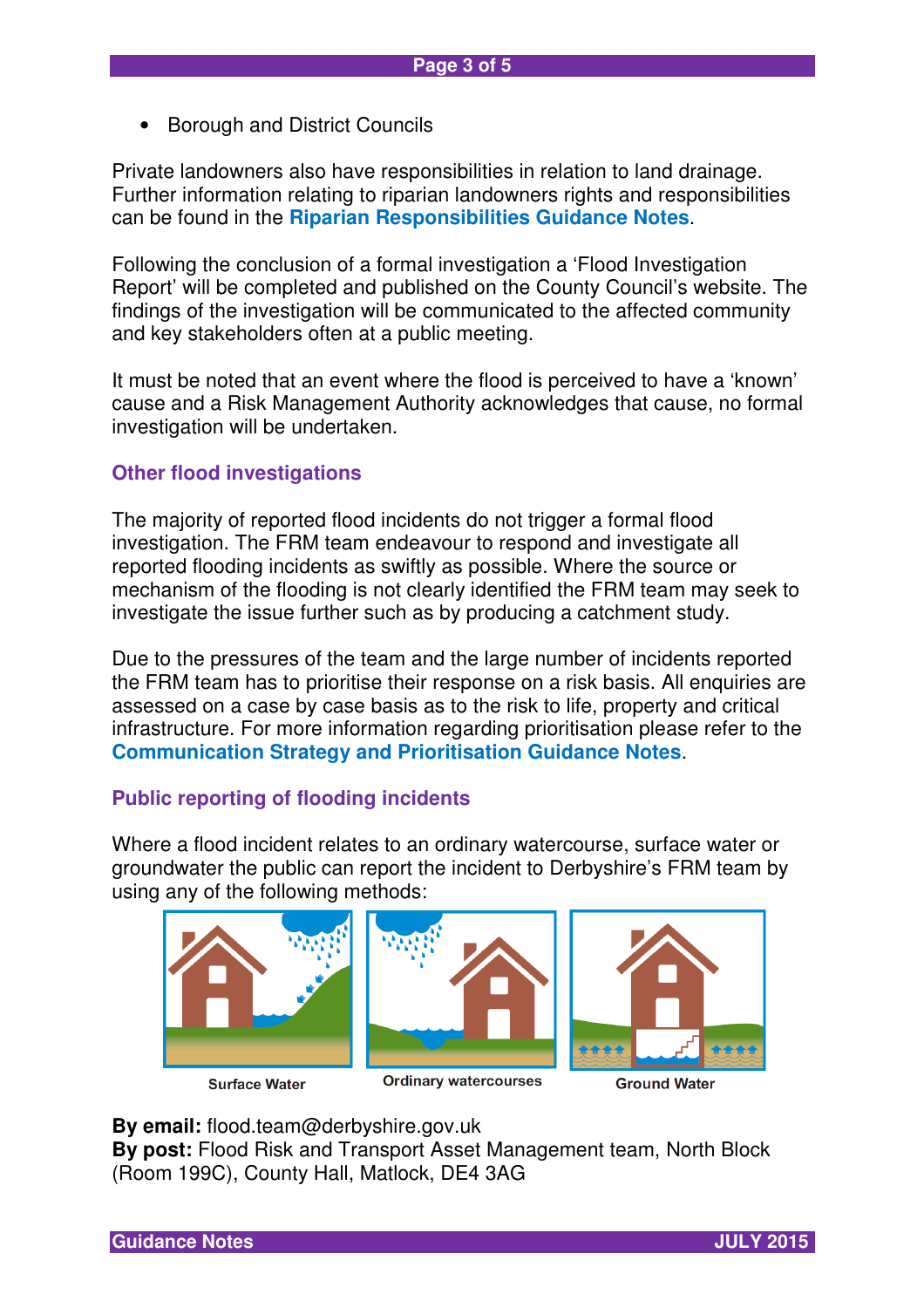**Online:** www.derbyshire.gov.uk/environment/flooding **Call Derbyshire:** (01629) 533190

If the problem is either an emergency or requires urgent attention, the emergency services should be contacted in the first instance.

The County Council also provide an emergency planning service that can also assist during an emergency flood event. The emergency planning team can

be contacted via Call Derbyshire **(01629) 533190** or **emergency.planning@derbyshire.gov.uk.**

Where the flooding relates to the **public sewer system** you should contact your local water provider: (To identify your water service provider please refer to your water utility bill)

- Yorkshire Water (0345) 124 24 24
- Severn Trent Water (0800) 783 4444
- United Utilities (0345) 672 3723

Where the flooding relates to the **Highway or a blocked gully** you should contact the Highways team at the County Council via:

**Call Derbyshire:** (01629) 533190 **Report online:** www.derbyshire.gov.uk/do\_it\_now



**Sewer Water** 



**Highway Water** 

Where the flooding relates to a **large watercourse (Main River) or reservoir** you should contact the Environment Agency on



**Main Rivers** 



**Reservoir Flooding** 

**By email:** general.enquiries@environment-agency.gov.uk **By telephone:** (03708) 506 506

Where the flooding relates to a **private sewer system** the public are advised that this is a private matter and you should liaise with the landowner; often this will be a neighbour or commercial enterprise.